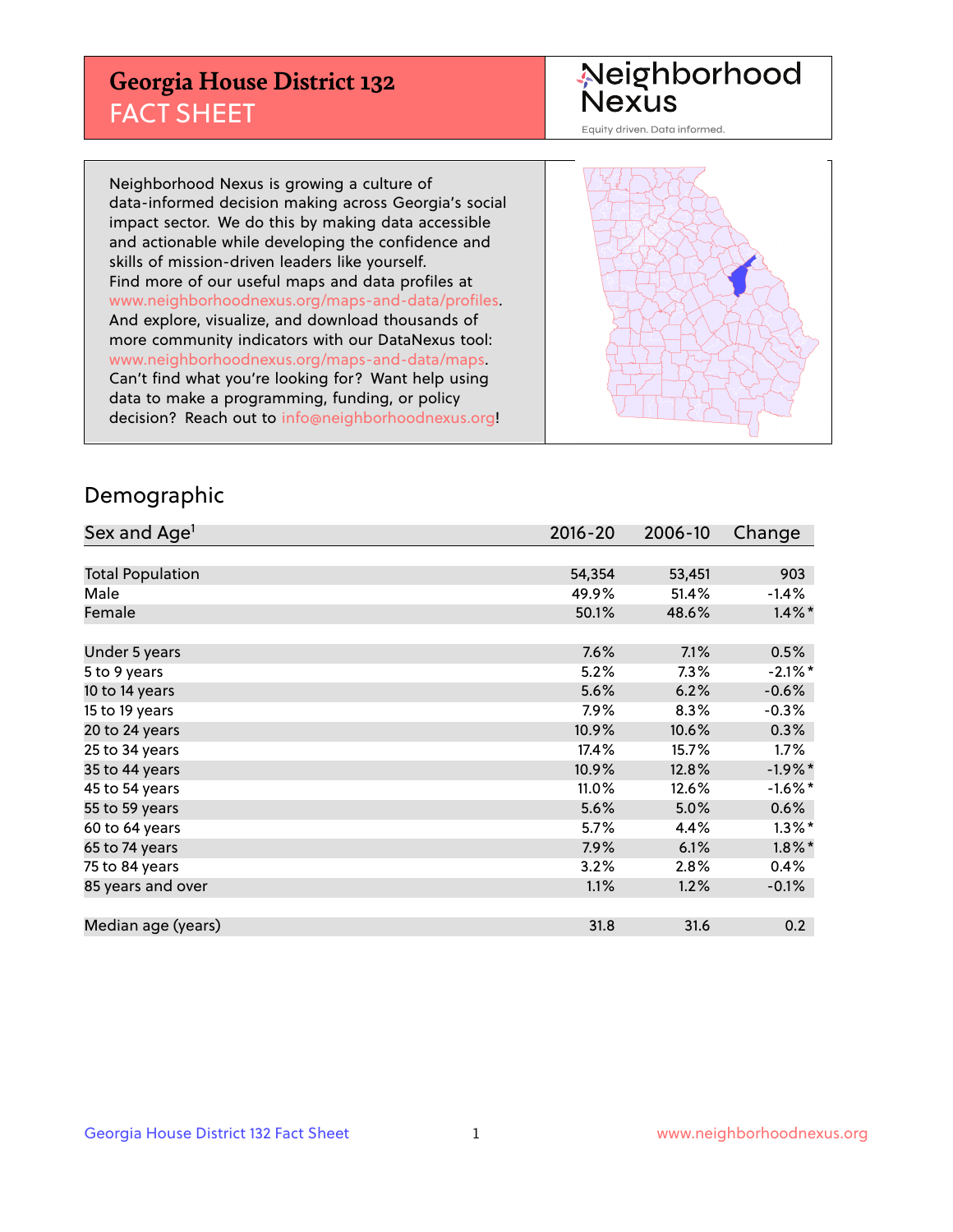## Demographic, continued...

| Race <sup>2</sup>                                            | $2016 - 20$ | 2006-10 | Change     |
|--------------------------------------------------------------|-------------|---------|------------|
| <b>Total population</b>                                      | 54,354      | 53,451  | 903        |
| One race                                                     | 96.7%       | 97.9%   | $-1.2%$    |
| White                                                        | 35.0%       | 39.8%   | $-4.8\%$ * |
| <b>Black or African American</b>                             | 56.9%       | 54.7%   | 2.1%       |
| American Indian and Alaska Native                            | 0.3%        | 0.2%    | 0.0%       |
| Asian                                                        | 2.2%        | 1.5%    | 0.7%       |
| Native Hawaiian and Other Pacific Islander                   | 0.3%        | 0.2%    | 0.1%       |
| Some other race                                              | 2.1%        | 1.5%    | 0.7%       |
| Two or more races                                            | 3.3%        | 2.1%    | $1.2\%$ *  |
|                                                              |             |         |            |
| Race alone or in combination with other race(s) <sup>3</sup> | $2016 - 20$ | 2006-10 | Change     |
| Total population                                             | 54,354      | 53,451  | 903        |
| White                                                        | 38.1%       | 41.3%   | $-3.2\%$ * |
| <b>Black or African American</b>                             | 58.2%       | 55.8%   | 2.4%       |
| American Indian and Alaska Native                            | 1.0%        | 0.7%    | 0.3%       |
|                                                              | 3.2%        | 2.2%    | $1.0\%$ *  |
| Asian                                                        |             |         |            |
| Native Hawaiian and Other Pacific Islander                   | 0.6%        | 0.5%    | 0.1%       |
| Some other race                                              | 2.9%        | 1.8%    | $1.2\%$ *  |
| Hispanic or Latino and Race <sup>4</sup>                     | $2016 - 20$ | 2006-10 | Change     |
| <b>Total population</b>                                      | 54,354      | 53,451  | 903        |
| Hispanic or Latino (of any race)                             | 6.6%        | 4.5%    | $2.0\%$ *  |
| Not Hispanic or Latino                                       | 93.4%       | 95.5%   | $-2.0\%$ * |
| White alone                                                  | 31.4%       | 37.5%   | $-6.1\%$ * |
| <b>Black or African American alone</b>                       | 56.5%       | 54.2%   | 2.3%       |
| American Indian and Alaska Native alone                      | 0.2%        | 0.2%    | 0.0%       |
| Asian alone                                                  | 1.7%        | 1.5%    | 0.2%       |
| Native Hawaiian and Other Pacific Islander alone             | 0.2%        | 0.2%    | 0.0%       |
| Some other race alone                                        | 0.8%        | 0.1%    | 0.7%       |
| Two or more races                                            | 2.5%        | 1.7%    | 0.8%       |
|                                                              |             |         |            |
| U.S. Citizenship Status <sup>5</sup>                         | $2016 - 20$ | 2006-10 | Change     |
| Foreign-born population                                      | 1,442       | 1,673   | $-231$     |
| Naturalized U.S. citizen                                     | 40.7%       | 49.3%   | $-8.6%$    |
| Not a U.S. citizen                                           | 59.3%       | 50.7%   | 8.6%       |
|                                                              |             |         |            |
| Citizen, Voting Age Population <sup>6</sup>                  | $2016 - 20$ | 2006-10 | Change     |
| Citizen, 18 and over population                              | 41,568      | 39,386  | $2,181*$   |
| Male                                                         | 50.8%       | 51.5%   | $-0.7%$    |
| Female                                                       | 49.2%       | 48.5%   | 0.7%       |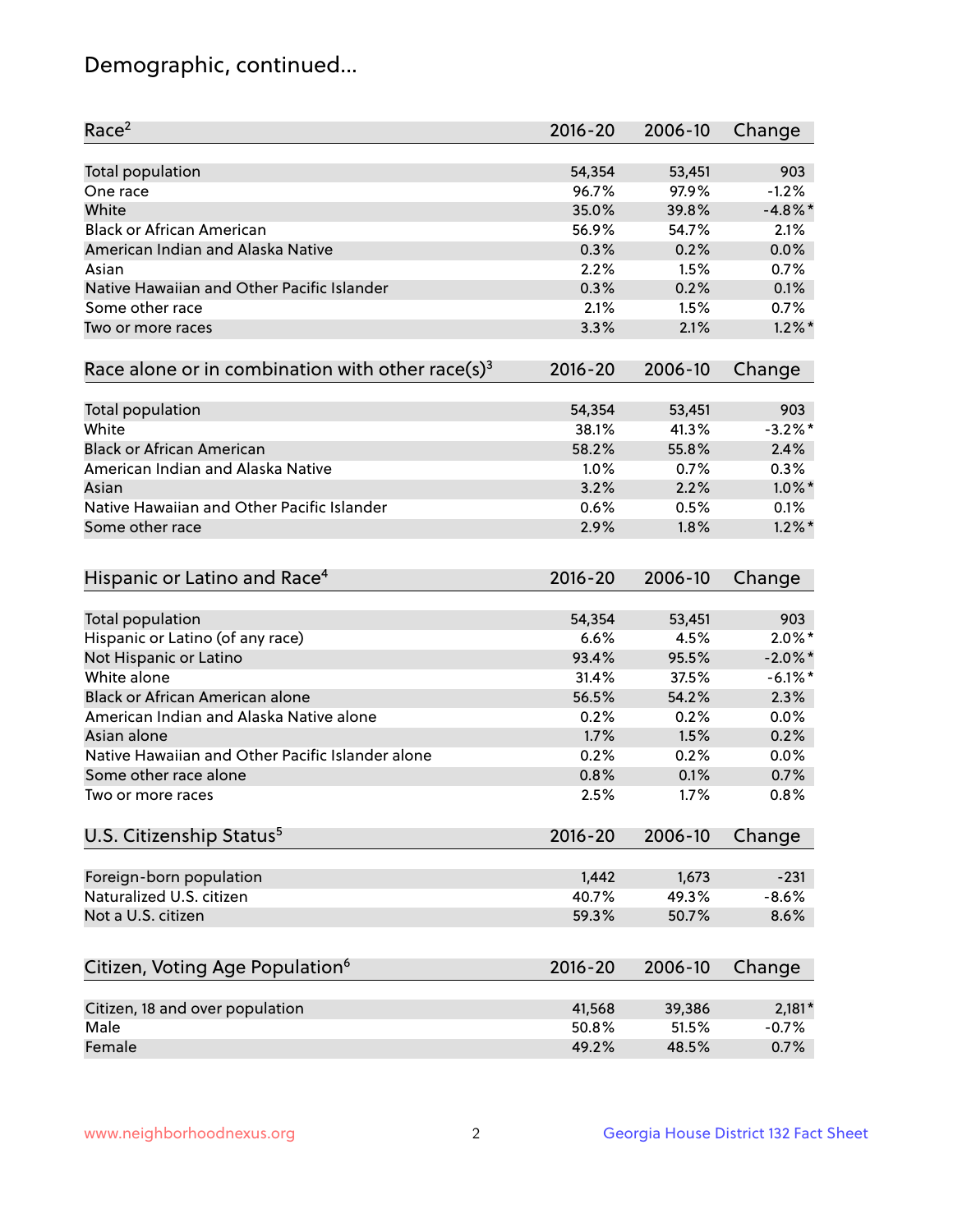#### Economic

| Income <sup>7</sup>                                 | 2016-20 | 2006-10 | Change     |
|-----------------------------------------------------|---------|---------|------------|
|                                                     |         |         |            |
| All households                                      | 17,534  | 17,463  | 71         |
| Less than \$10,000                                  | 9.0%    | 12.4%   | $-3.4\%$ * |
| \$10,000 to \$14,999                                | 6.1%    | 7.0%    | $-0.9%$    |
| \$15,000 to \$24,999                                | 10.2%   | 15.2%   | $-5.1\%$ * |
| \$25,000 to \$34,999                                | 11.5%   | 14.5%   | $-3.0\%$ * |
| \$35,000 to \$49,999                                | 11.9%   | 14.8%   | $-2.9\%$ * |
| \$50,000 to \$74,999                                | 20.5%   | 17.9%   | 2.6%       |
| \$75,000 to \$99,999                                | 14.1%   | 10.5%   | $3.6\%$ *  |
| \$100,000 to \$149,999                              | 11.8%   | 5.5%    | $6.3\%$ *  |
| \$150,000 to \$199,999                              | 3.4%    | 1.2%    | $2.3\%$ *  |
| \$200,000 or more                                   | 1.4%    | 0.8%    | 0.5%       |
| Median household income (dollars)                   | 51,357  | 35,592  | 15,765*    |
| Mean household income (dollars)                     | 61,460  | 45,847  | 15,613*    |
| With earnings                                       | 79.3%   | 77.0%   | 2.3%       |
| Mean earnings (dollars)                             | 61,083  | 47,354  | 13,729*    |
| <b>With Social Security</b>                         | 33.6%   | 27.5%   | $6.1\%$ *  |
| Mean Social Security income (dollars)               | 18,136  | 13,636  | 4,500*     |
| With retirement income                              | 19.7%   | 16.3%   | $3.4\%$ *  |
| Mean retirement income (dollars)                    | 21,792  | 17,919  | 3,872*     |
| With Supplemental Security Income                   | 5.5%    | 6.2%    | $-0.7%$    |
| Mean Supplemental Security Income (dollars)         | 8,052   | 7,018   | 1,034      |
| With cash public assistance income                  | 2.2%    | 2.5%    | $-0.3%$    |
| Mean cash public assistance income (dollars)        | 162     | 3,311   | $-3,149*$  |
| With Food Stamp/SNAP benefits in the past 12 months | 16.2%   | 14.8%   | 1.4%       |
|                                                     |         |         |            |
| Families                                            | 11,142  | 11,891  | $-750*$    |
| Less than \$10,000                                  | 9.4%    | 8.9%    | 0.5%       |
| \$10,000 to \$14,999                                | 4.4%    | 4.7%    | $-0.3%$    |
| \$15,000 to \$24,999                                | 8.0%    | 13.8%   | $-5.8\%$ * |
| \$25,000 to \$34,999                                | 10.6%   | 14.4%   | $-3.7%$ *  |
| \$35,000 to \$49,999                                | 13.0%   | 16.0%   | $-2.9%$    |
| \$50,000 to \$74,999                                | 17.1%   | 19.8%   | $-2.7%$    |
| \$75,000 to \$99,999                                | 16.3%   | 12.9%   | $3.4\%$ *  |
| \$100,000 to \$149,999                              | 15.1%   | 7.4%    | $7.7\%$ *  |
| \$150,000 to \$199,999                              | 3.9%    | 1.3%    | $2.7\%$ *  |
| \$200,000 or more                                   | 2.1%    | 1.0%    | 1.1%       |
| Median family income (dollars)                      | 55,219  | 41,230  | 13,989*    |
| Mean family income (dollars)                        | 68,603  | 51,333  | 17,270*    |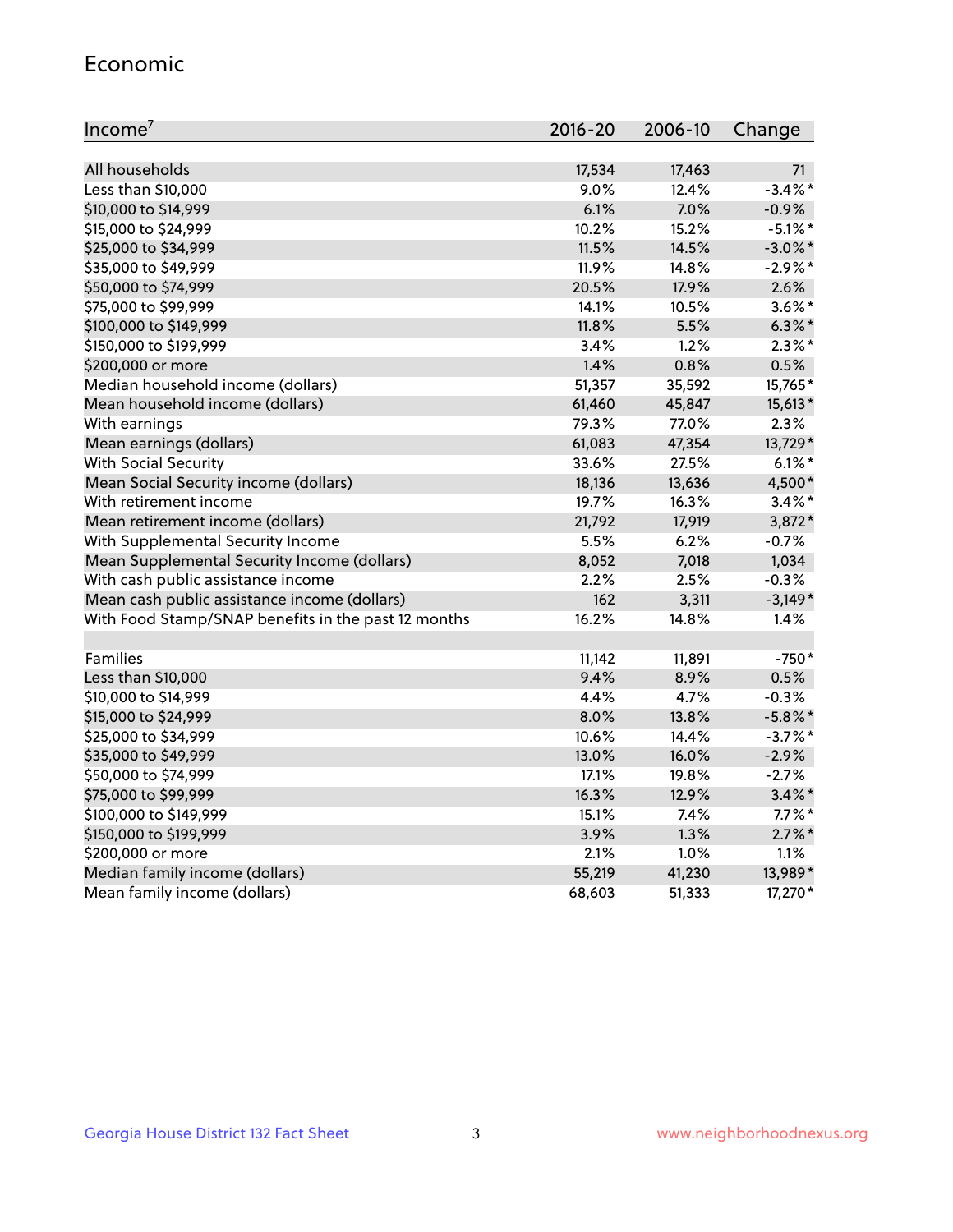## Economic, continued...

| Income, continued <sup>8</sup>                                        | $2016 - 20$ | 2006-10 | Change      |
|-----------------------------------------------------------------------|-------------|---------|-------------|
|                                                                       |             |         |             |
| Nonfamily households                                                  | 6,393       | 5,572   | 820*        |
| Median nonfamily income (dollars)                                     | 37,782      | 23,473  | 14,308*     |
| Mean nonfamily income (dollars)                                       | 45,665      | 32,499  | 13,166*     |
| Median earnings for workers (dollars)                                 | 28,864      | 24,881  | 3,983*      |
| Median earnings for male full-time, year-round workers<br>(dollars)   | 38,429      | 35,329  | $3,101*$    |
| Median earnings for female full-time, year-round workers<br>(dollars) | 35,737      | 29,091  | $6,646*$    |
| Per capita income (dollars)                                           | 23,283      | 18,837  | 4,446*      |
| Families and People Below Poverty Level <sup>9</sup>                  | $2016 - 20$ | 2006-10 | Change      |
|                                                                       |             |         |             |
| <b>All families</b>                                                   | 17.6%       | 17.6%   | $-0.1%$     |
| With related children under 18 years                                  | 27.6%       | 27.3%   | 0.3%        |
| With related children under 5 years only                              | 25.0%       | 29.5%   | $-4.5%$     |
| Married couple families                                               | 6.2%        | 5.6%    | 0.6%        |
| With related children under 18 years                                  | 10.7%       | 8.6%    | 2.1%        |
| With related children under 5 years only                              | 23.7%       | 11.8%   | 11.9%       |
| Families with female householder, no husband present                  | 38.6%       | 37.7%   | 0.9%        |
| With related children under 18 years                                  | 45.9%       | 45.6%   | 0.3%        |
| With related children under 5 years only                              | 24.8%       | 47.2%   | $-22.3%$    |
| All people                                                            | 18.8%       | 22.9%   | $-4.2%$     |
| Under 18 years                                                        | 31.4%       | 34.6%   | $-3.1%$     |
| Related children under 18 years                                       | 31.4%       | 34.5%   | $-3.0%$     |
| Related children under 5 years                                        | 35.5%       | 36.7%   | $-1.2%$     |
| Related children 5 to 17 years                                        | 29.3%       | 33.6%   | $-4.3%$     |
| 18 years and over                                                     | 14.7%       | 18.4%   | $-3.7%$     |
| 18 to 64 years                                                        | 15.4%       | 18.8%   | $-3.4%$     |
| 65 years and over                                                     | 11.2%       | 16.1%   | $-4.9%$     |
| People in families                                                    | 18.0%       | 21.1%   | $-3.2%$     |
| Unrelated individuals 15 years and over                               | 22.4%       | 32.5%   | $-10.1\%$ * |
|                                                                       |             |         |             |
| Non-Hispanic white people                                             | 13.9%       | 13.2%   | 0.7%        |
| Black or African-American people                                      | 20.6%       | 29.1%   | $-8.5%$ *   |
| Asian people                                                          | 43.3%       | 6.2%    | 37.0%       |
| Hispanic or Latino people                                             | 18.3%       | 26.7%   | $-8.4%$     |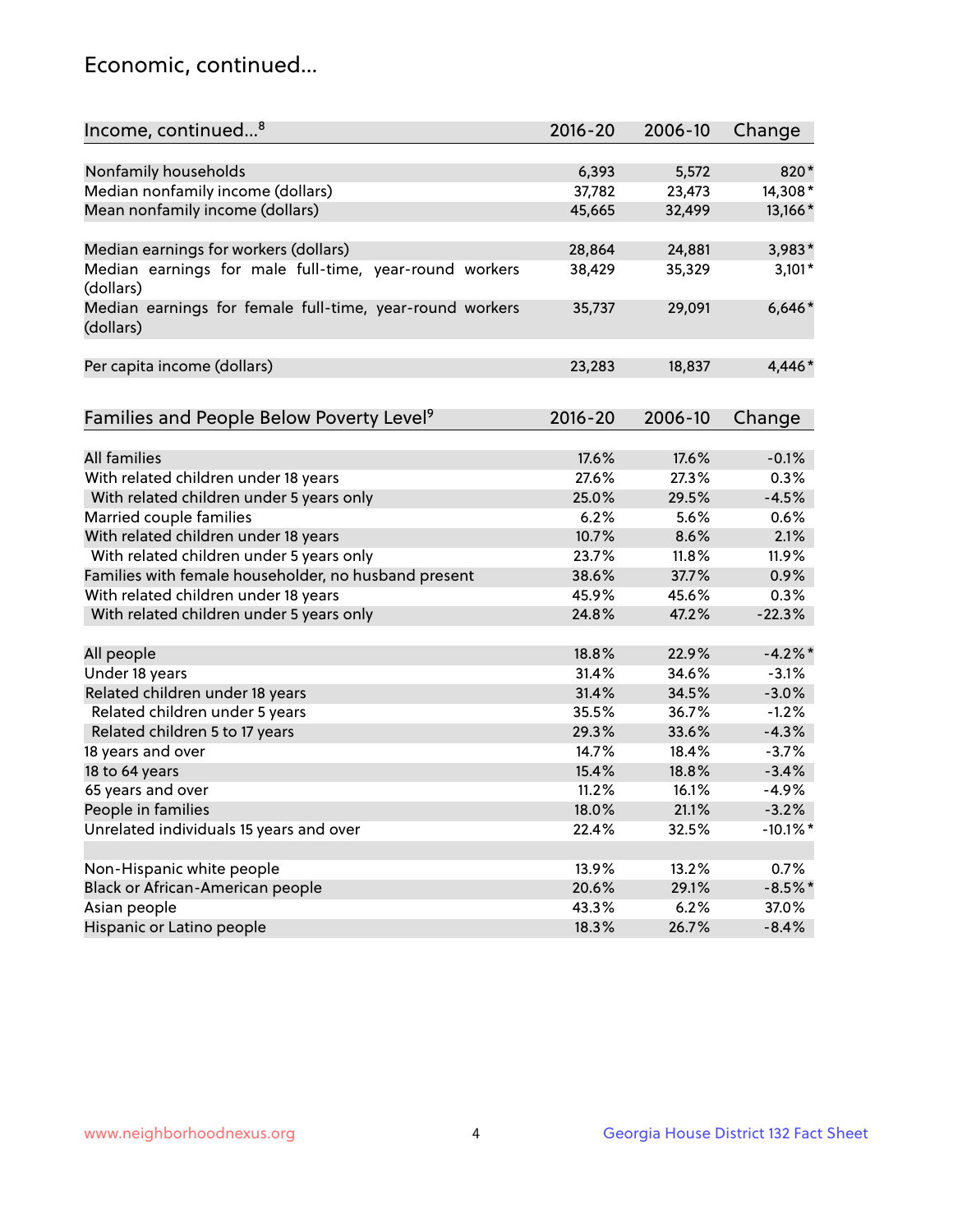## Employment

| Employment Status <sup>10</sup>                               | 2016-20 | 2006-10 | Change     |
|---------------------------------------------------------------|---------|---------|------------|
|                                                               |         |         |            |
| Population 16 years and over                                  | 43,617  | 41,836  | 1,781      |
| In labor force                                                | 63.9%   | 64.4%   | $-0.5%$    |
| Civilian labor force                                          | 52.0%   | 50.1%   | 1.9%       |
| Employed                                                      | 46.7%   | 44.7%   | 2.0%       |
| Unemployed                                                    | 5.3%    | 5.4%    | $-0.1%$    |
| <b>Armed Forces</b>                                           | 11.9%   | 14.3%   | $-2.4%$    |
| Not in labor force                                            | 36.1%   | 35.6%   | 0.5%       |
|                                                               |         |         |            |
| Civilian labor force                                          | 22,677  | 20,951  | 1,726      |
| <b>Unemployment Rate</b>                                      | 10.2%   | 10.8%   | $-0.6%$    |
|                                                               |         |         |            |
| Females 16 years and over                                     | 21,632  | 20,427  | 1,205      |
| In labor force                                                | 59.5%   | 59.4%   | 0.1%       |
| Civilian labor force                                          | 55.8%   | 53.5%   | 2.3%       |
| Employed                                                      | 49.4%   | 48.1%   | 1.4%       |
| Own children of the householder under 6 years                 | 4,387   | 4,490   | $-103$     |
| All parents in family in labor force                          | 62.7%   | 60.0%   | 2.7%       |
|                                                               |         |         |            |
| Own children of the householder 6 to 17 years                 | 6,634   | 7,900   | $-1,266*$  |
| All parents in family in labor force                          | 67.7%   | 69.2%   | $-1.5%$    |
|                                                               |         |         |            |
| Industry <sup>11</sup>                                        | 2016-20 | 2006-10 | Change     |
|                                                               |         |         |            |
| Civilian employed population 16 years and over                | 20,368  | 18,695  | 1,673      |
| Agriculture, forestry, fishing and hunting, and mining        | 2.2%    | 1.8%    | 0.3%       |
| Construction                                                  | 3.7%    | 6.3%    | $-2.7%$    |
| Manufacturing                                                 | 11.1%   | 14.1%   | $-3.1\%$ * |
| Wholesale trade                                               | 2.0%    | 1.9%    | 0.1%       |
| Retail trade                                                  | 11.4%   | 11.3%   | 0.1%       |
| Transportation and warehousing, and utilities                 | 7.3%    | 5.8%    | 1.5%       |
| Information                                                   | 1.0%    | 2.0%    | $-1.0%$    |
| Finance and insurance, and real estate and rental and leasing | 2.9%    | 3.0%    | $-0.1%$    |
| Professional, scientific, and management, and administrative  | 10.4%   | 7.3%    | $3.1\%$ *  |
| and waste management services                                 |         |         |            |
| Educational services, and health care and social assistance   | 26.2%   | 24.5%   | 1.7%       |
| Arts, entertainment, and recreation, and accommodation and    | 9.7%    | 8.6%    | 1.1%       |
| food services                                                 |         |         |            |
| Other services, except public administration                  | 3.9%    | 4.4%    | $-0.5%$    |
| Public administration                                         | 8.2%    | 8.8%    | $-0.6%$    |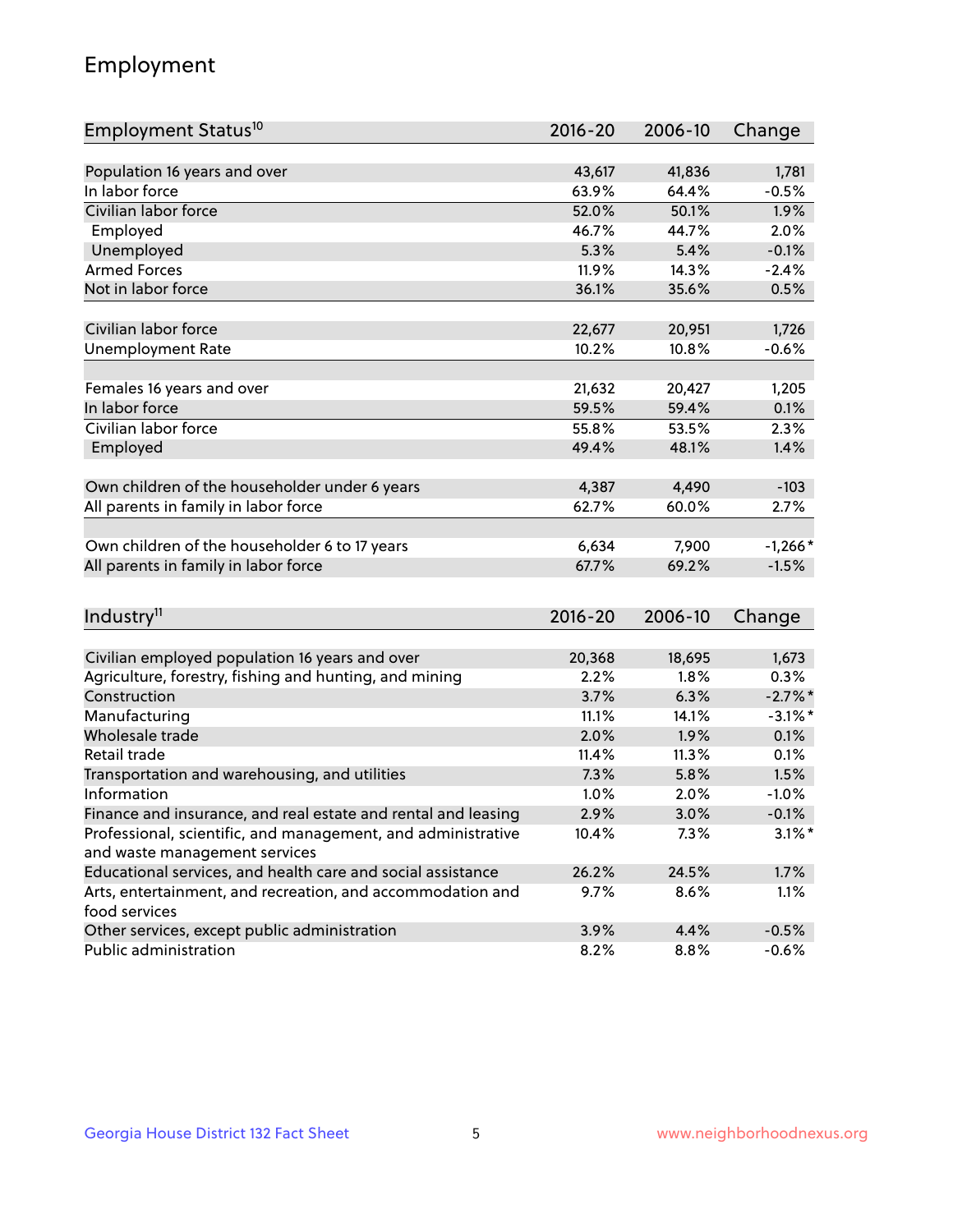## Employment, continued...

| Occupation <sup>12</sup>                                                    | $2016 - 20$ | 2006-10         | Change     |
|-----------------------------------------------------------------------------|-------------|-----------------|------------|
| Civilian employed population 16 years and over                              |             |                 |            |
|                                                                             | 20,368      | 18,695<br>26.2% | 1,673      |
| Management, business, science, and arts occupations                         | 34.3%       |                 | $8.0\%$ *  |
| Service occupations                                                         | 18.1%       | 21.9%           | $-3.8\%$ * |
| Sales and office occupations                                                | 21.6%       | 23.3%           | $-1.7%$    |
| Natural<br>and<br>resources,<br>construction,<br>maintenance<br>occupations | 8.2%        | 9.7%            | $-1.5%$    |
| Production, transportation, and material moving occupations                 | 17.8%       | 18.8%           | $-1.0%$    |
| Class of Worker <sup>13</sup>                                               | 2016-20     | 2006-10         | Change     |
|                                                                             |             |                 |            |
| Civilian employed population 16 years and over                              | 20,368      | 18,695          | 1,673      |
| Private wage and salary workers                                             | 73.6%       | 72.9%           | 0.7%       |
| Government workers                                                          | 23.4%       | 22.7%           | 0.7%       |
| Self-employed in own not incorporated business workers                      | 2.8%        | 4.4%            | $-1.5%$    |
| Unpaid family workers                                                       | 0.1%        | 0.0%            | 0.1%       |
| Job Flows <sup>14</sup>                                                     | 2019        | 2010            | Change     |
|                                                                             |             |                 |            |
| Total Jobs in district                                                      | 21,662      | 19,941          | 1,721      |
| Held by residents of district                                               | 16.9%       | 19.3%           | $-2.4%$    |
| Held by non-residents of district                                           | 83.1%       | 80.7%           | 2.4%       |
| Jobs by Industry Sector <sup>15</sup>                                       | 2019        | 2010            | Change     |
|                                                                             |             |                 |            |
| Total Jobs in district                                                      | 21,662      | 19,941          | 1,721      |
| Goods Producing sectors                                                     | 11.4%       | 11.1%           | 0.3%       |
| Trade, Transportation, and Utilities sectors                                | 11.3%       | 11.7%           | $-0.4%$    |
| All Other Services sectors                                                  | 77.3%       | 77.2%           | 0.1%       |
|                                                                             |             |                 |            |
| Total Jobs in district held by district residents                           | 3,652       | 3,847           | $-195$     |
| <b>Goods Producing sectors</b>                                              | 20.9%       | 23.7%           | $-2.8%$    |
| Trade, Transportation, and Utilities sectors                                | 12.4%       | 10.8%           | 1.6%       |
| All Other Services sectors                                                  | 66.7%       | 65.5%           | 1.2%       |
|                                                                             |             |                 |            |
| Jobs by Earnings <sup>16</sup>                                              | 2019        | 2010            | Change     |
|                                                                             |             |                 |            |
| Total Jobs in district                                                      | 21,662      | 19,941          | 1,721      |
| Jobs with earnings \$1250/month or less                                     | 23.8%       | 29.2%           | $-5.3%$    |
| Jobs with earnings \$1251/month to \$3333/month                             | 37.5%       | 42.9%           | $-5.3%$    |
| Jobs with earnings greater than \$3333/month                                | 38.7%       | 28.0%           | 10.7%      |
|                                                                             |             |                 |            |
| Total Jobs in district held by district residents                           | 3,652       | 3,847           | $-195$     |
| Jobs with earnings \$1250/month or less                                     | 27.9%       | 31.9%           | $-4.0%$    |
| Jobs with earnings \$1251/month to \$3333/month                             | 44.2%       | 48.3%           | $-4.1%$    |
| Jobs with earnings greater than \$3333/month                                | 27.9%       | 19.9%           | 8.1%       |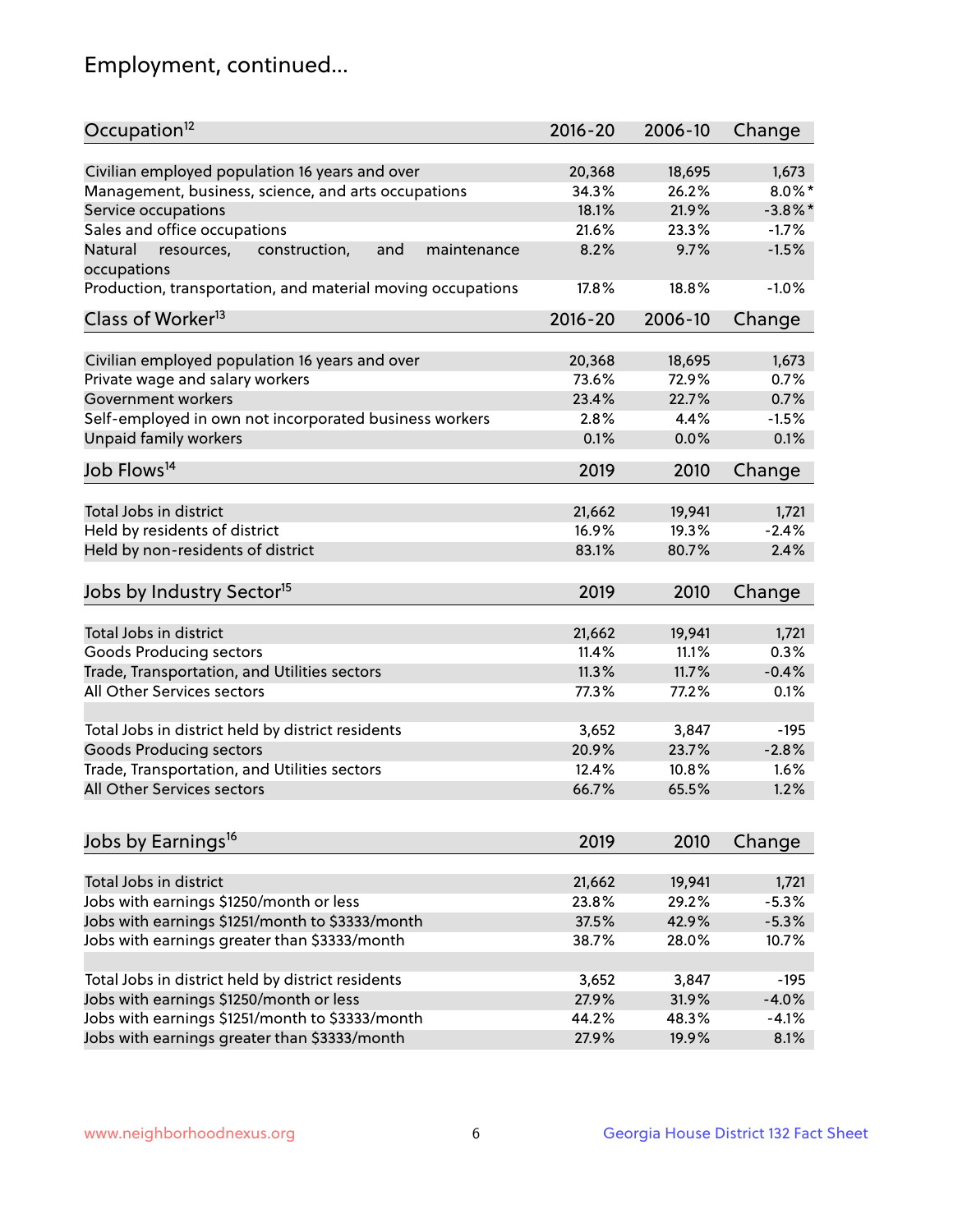## Employment, continued...

| Jobs by Age of Worker <sup>17</sup>               | 2019   | 2010   | Change  |
|---------------------------------------------------|--------|--------|---------|
|                                                   |        |        |         |
| Total Jobs in district                            | 21,662 | 19,941 | 1,721   |
| Jobs with workers age 29 or younger               | 21.5%  | 24.1%  | $-2.6%$ |
| Jobs with workers age 30 to 54                    | 55.6%  | 58.6%  | $-3.0%$ |
| Jobs with workers age 55 or older                 | 22.9%  | 17.3%  | 5.6%    |
|                                                   |        |        |         |
| Total Jobs in district held by district residents | 3,652  | 3,847  | $-195$  |
| Jobs with workers age 29 or younger               | 22.0%  | 21.1%  | 0.9%    |
| Jobs with workers age 30 to 54                    | 51.5%  | 55.8%  | $-4.3%$ |
| Jobs with workers age 55 or older                 | 26.5%  | 23.1%  | 3.4%    |

#### Education

| School Enrollment <sup>18</sup>                | $2016 - 20$ | 2006-10 | Change     |
|------------------------------------------------|-------------|---------|------------|
|                                                |             |         |            |
| Population 3 years and over enrolled in school | 12,710      | 14,014  | $-1,304$   |
| Nursery school, preschool                      | 6.0%        | 7.8%    | $-1.9\%$   |
| Kindergarten                                   | 4.6%        | 4.9%    | $-0.3%$    |
| Elementary school (grades 1-8)                 | 38.4%       | 40.8%   | $-2.4%$    |
| High school (grades 9-12)                      | 26.0%       | 20.5%   | $5.5%$ *   |
| College or graduate school                     | 25.1%       | 25.9%   | $-0.8%$    |
| Educational Attainment <sup>19</sup>           | $2016 - 20$ | 2006-10 | Change     |
|                                                |             |         |            |
| Population 25 years and over                   | 34,094      | 32,378  | 1,716      |
| Less than 9th grade                            | 5.3%        | $7.0\%$ | $-1.7%$    |
| 9th to 12th grade, no diploma                  | 10.1%       | 13.1%   | $-3.0\%$ * |
| High school graduate (includes equivalency)    | 31.8%       | 34.8%   | $-3.0\%$ * |
| Some college, no degree                        | 21.6%       | 20.7%   | 1.0%       |
| Associate's degree                             | 9.2%        | 6.9%    | $2.3\%$ *  |
| Bachelor's degree                              | 15.3%       | 11.4%   | 3.9%*      |
| Graduate or professional degree                | $6.7\%$     | 6.2%    | $0.6\%$    |
|                                                |             |         |            |
| Percent high school graduate or higher         | 84.7%       | 80.0%   | $4.7\%$ *  |
| Percent bachelor's degree or higher            | 22.0%       | 17.6%   | 4.4%       |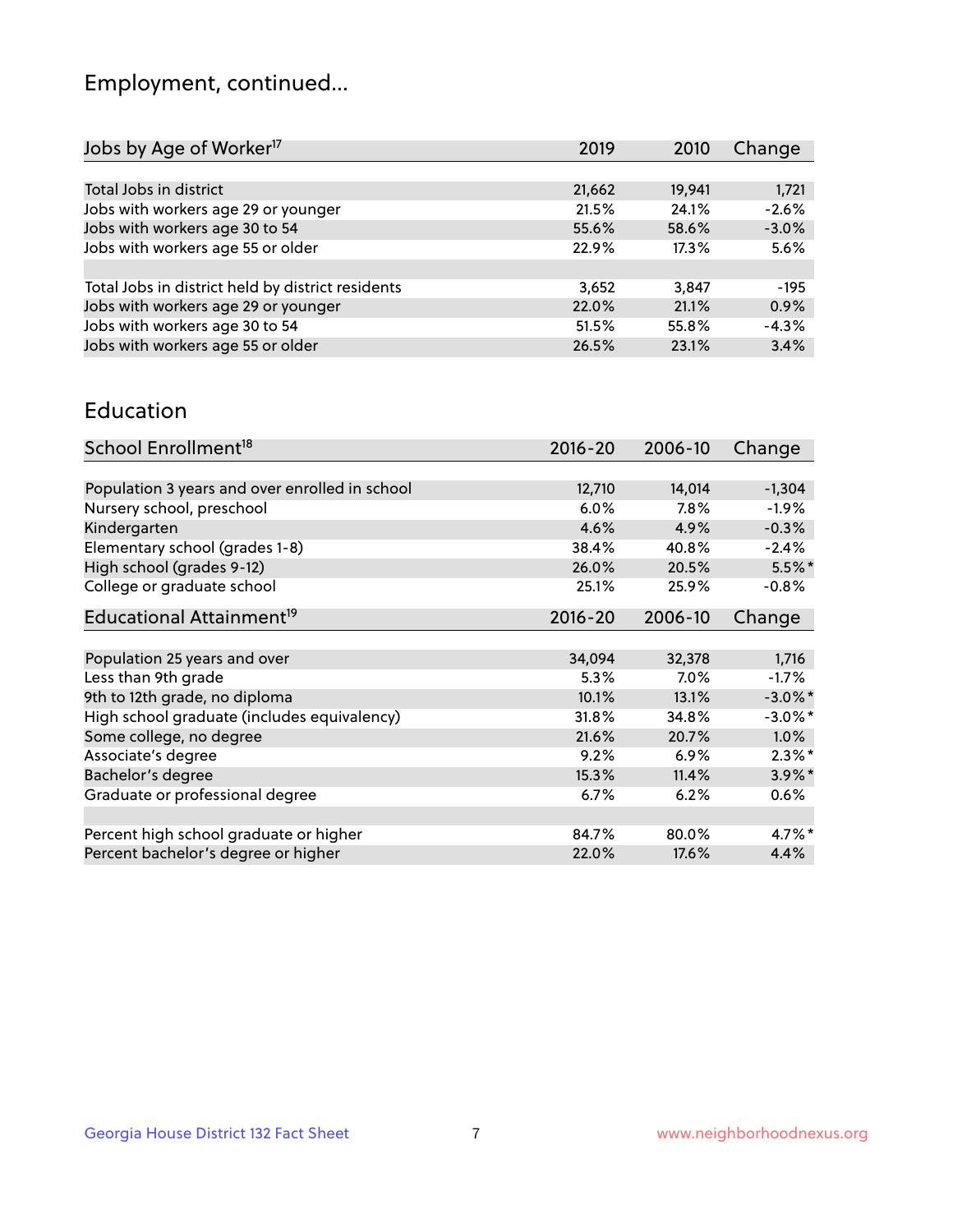## Housing

| Households by Type <sup>20</sup>                     | $2016 - 20$   | 2006-10       | Change       |
|------------------------------------------------------|---------------|---------------|--------------|
| Total households                                     | 17,534        |               |              |
|                                                      |               | 17,463        | 71           |
| Family households (families)                         | 63.5%         | 68.1%         | $-4.6\%$ *   |
| With own children under 18 years                     | 27.1%         | 30.7%         | $-3.7%$      |
| Married-couple family                                | 38.6%         | 41.2%         | $-2.7%$      |
| With own children of the householder under 18 years  | 13.6%         | 16.0%         | $-2.4%$      |
| Male householder, no wife present, family            | 4.1%          | 5.0%          | $-0.9%$      |
| With own children of the householder under 18 years  | 1.4%          | 2.5%          | $-1.0%$      |
| Female householder, no husband present, family       | 20.9%         | 21.9%         | $-1.0%$      |
| With own children of the householder under 18 years  | 12.1%         | 12.3%         | $-0.2%$      |
| Nonfamily households                                 | 36.5%         | 31.9%         | 4.6%*        |
| Householder living alone                             | 31.8%         | 28.7%         | 3.1%         |
| 65 years and over                                    | 9.6%          | 9.5%          | 0.2%         |
|                                                      |               |               |              |
| Households with one or more people under 18 years    | 32.3%         | 36.3%         | $-4.0\%$ *   |
| Households with one or more people 65 years and over | 26.4%         | 22.8%         | $3.6\%$ *    |
|                                                      |               |               |              |
| Average household size                               | 2.75          | 2.66          | $0.09*$      |
| Average family size                                  | 3.54          | 3.31          | 0.23         |
|                                                      |               |               |              |
|                                                      |               | 2006-10       |              |
| Housing Occupancy <sup>21</sup>                      | 2016-20       |               | Change       |
| Total housing units                                  | 22,244        | 19,900        | 2,345*       |
| Occupied housing units                               | 78.8%         | 87.8%         | $-8.9\%$ *   |
| Vacant housing units                                 | 21.2%         | 12.2%         | 8.9%*        |
|                                                      |               |               |              |
| Homeowner vacancy rate                               | 3.3           | 2.2           | 1.1          |
| Rental vacancy rate                                  | 10.6          | 6.6           | 4.0          |
|                                                      |               |               |              |
| Units in Structure <sup>22</sup>                     | $2016 - 20$   | 2006-10       | Change       |
|                                                      |               |               |              |
| Total housing units                                  | 22,244        | 19,900        | $2,345*$     |
| 1-unit, detached                                     | 56.5%         | 61.8%         | $-5.3\%$ *   |
| 1-unit, attached                                     | 6.7%          | 5.9%          | 0.9%         |
| 2 units                                              | 2.9%          | 3.0%          | $-0.2%$      |
| 3 or 4 units                                         | 4.6%          | 4.3%          | 0.3%         |
| 5 to 9 units                                         | 5.5%          | 7.0%          | $-1.5%$      |
| 10 to 19 units                                       | 8.3%          | 2.6%          | $5.7\%$ *    |
| 20 or more units                                     | 1.8%          | 1.9%          | $-0.1%$      |
| Mobile home                                          |               |               |              |
| Boat, RV, van, etc.                                  | 13.7%<br>0.0% | 13.5%<br>0.0% | 0.2%<br>0.0% |
|                                                      |               |               |              |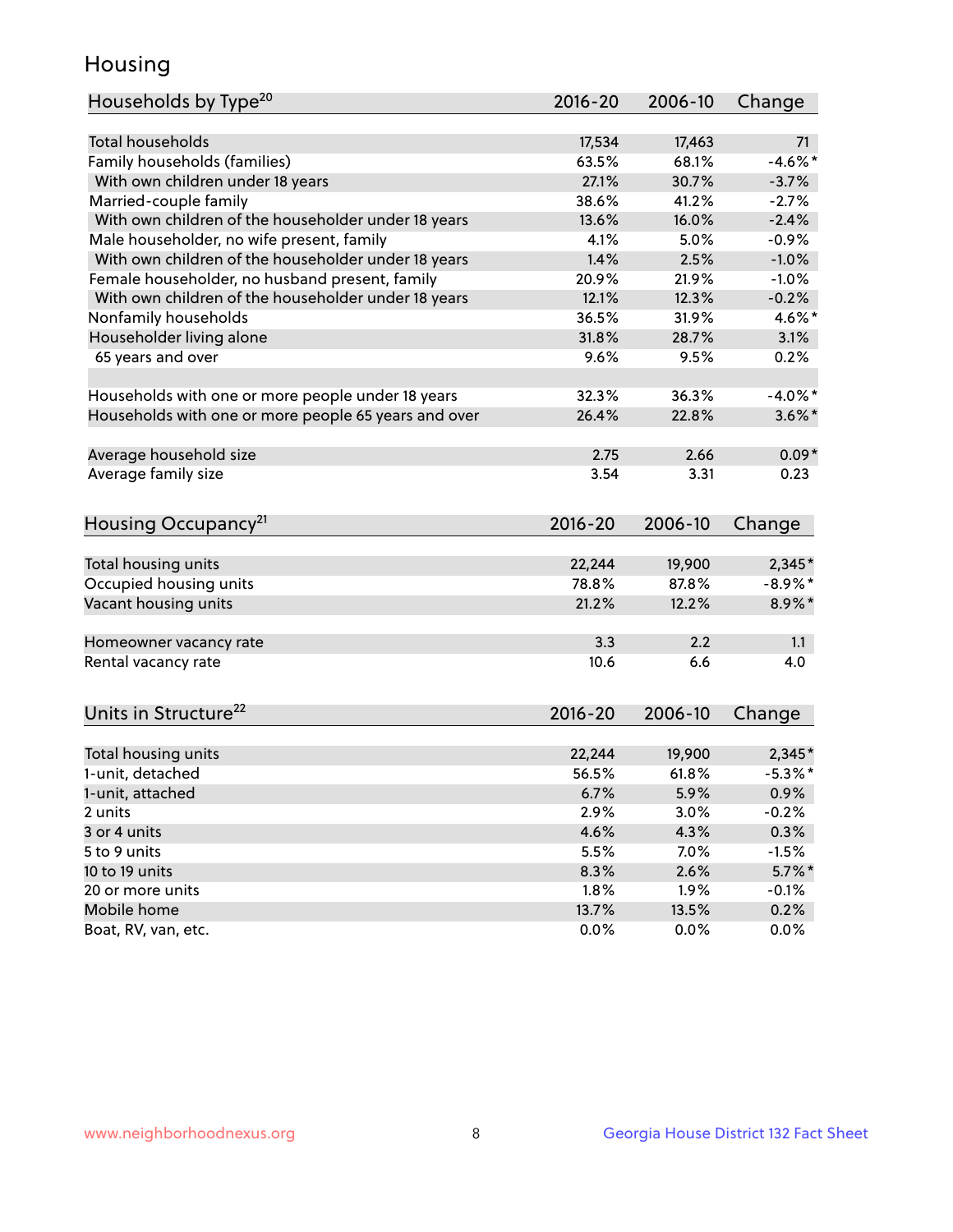## Housing, Continued...

| Year Structure Built <sup>23</sup>             | 2016-20     | 2006-10 | Change     |
|------------------------------------------------|-------------|---------|------------|
| Total housing units                            | 22,244      | 19,900  | $2,345*$   |
| Built 2014 or later                            | 7.1%        | (X)     | (X)        |
| Built 2010 to 2013                             | 7.7%        | (X)     | (X)        |
| Built 2000 to 2009                             | 14.4%       | 15.4%   | $-1.0%$    |
| Built 1990 to 1999                             | 16.7%       | 19.2%   | $-2.5%$    |
| Built 1980 to 1989                             | 14.5%       | 13.8%   | 0.7%       |
| Built 1970 to 1979                             | 17.5%       | 20.8%   | $-3.2\%$ * |
| Built 1960 to 1969                             | 9.1%        | 13.9%   | $-4.8\%$ * |
| Built 1950 to 1959                             | 5.6%        | 8.2%    | $-2.6\%$ * |
| Built 1940 to 1949                             | 2.8%        | 3.9%    | $-1.1%$    |
| Built 1939 or earlier                          | 4.7%        | 4.9%    | $-0.2%$    |
|                                                |             |         |            |
| Housing Tenure <sup>24</sup>                   | $2016 - 20$ | 2006-10 | Change     |
| Occupied housing units                         | 17,534      | 17,463  | 71         |
| Owner-occupied                                 | 53.0%       | 61.2%   | $-8.2\%$ * |
| Renter-occupied                                | 47.0%       | 38.8%   | $8.2\%$ *  |
| Average household size of owner-occupied unit  | 2.72        | 2.57    | $0.14*$    |
| Average household size of renter-occupied unit | 2.79        | 2.81    | $-0.02$    |
| Residence 1 Year Ago <sup>25</sup>             | $2016 - 20$ | 2006-10 | Change     |
| Population 1 year and over                     | 53,202      | 52,680  | 521        |
| Same house                                     | 78.4%       | 75.0%   | $3.4\%$ *  |
| Different house in the U.S.                    | 20.6%       | 22.4%   | $-1.8%$    |
| Same county                                    | 6.8%        | 8.6%    | $-1.8%$    |
| Different county                               | 13.8%       | 13.8%   | $-0.0%$    |
| Same state                                     | 5.6%        | 4.3%    | 1.3%       |
| Different state                                | 8.2%        | 9.6%    | $-1.3%$    |
| Abroad                                         | 1.0%        | 2.6%    | $-1.6%$    |
|                                                |             |         |            |
| Value of Housing Unit <sup>26</sup>            | $2016 - 20$ | 2006-10 | Change     |
| Owner-occupied units                           | 9,291       | 10,685  | $-1,393*$  |
| Less than \$50,000                             | 14.9%       | 17.7%   | $-2.8%$    |
| \$50,000 to \$99,999                           | 32.0%       | 44.9%   | $-12.9%$ * |
| \$100,000 to \$149,999                         | 21.0%       | 17.1%   | 3.8%       |
| \$150,000 to \$199,999                         | 17.5%       | 10.3%   | $7.2\%$ *  |
| \$200,000 to \$299,999                         | 9.4%        | 7.2%    | 2.2%       |
| \$300,000 to \$499,999                         | 4.3%        | 1.9%    | 2.3%       |
| \$500,000 to \$999,999                         | 0.9%        | 0.5%    | 0.4%       |
| \$1,000,000 or more                            | 0.1%        | 0.4%    | $-0.3%$    |
| Median (dollars)                               | 105,901     | 85,308  | 20,593*    |
| Mortgage Status <sup>27</sup>                  | $2016 - 20$ | 2006-10 | Change     |
| Owner-occupied units                           | 9,291       | 10,685  | $-1,393*$  |
| Housing units with a mortgage                  | 54.3%       | 61.8%   | $-7.5%$ *  |
| Housing units without a mortgage               | 45.7%       | 38.2%   | $7.5\%$ *  |
|                                                |             |         |            |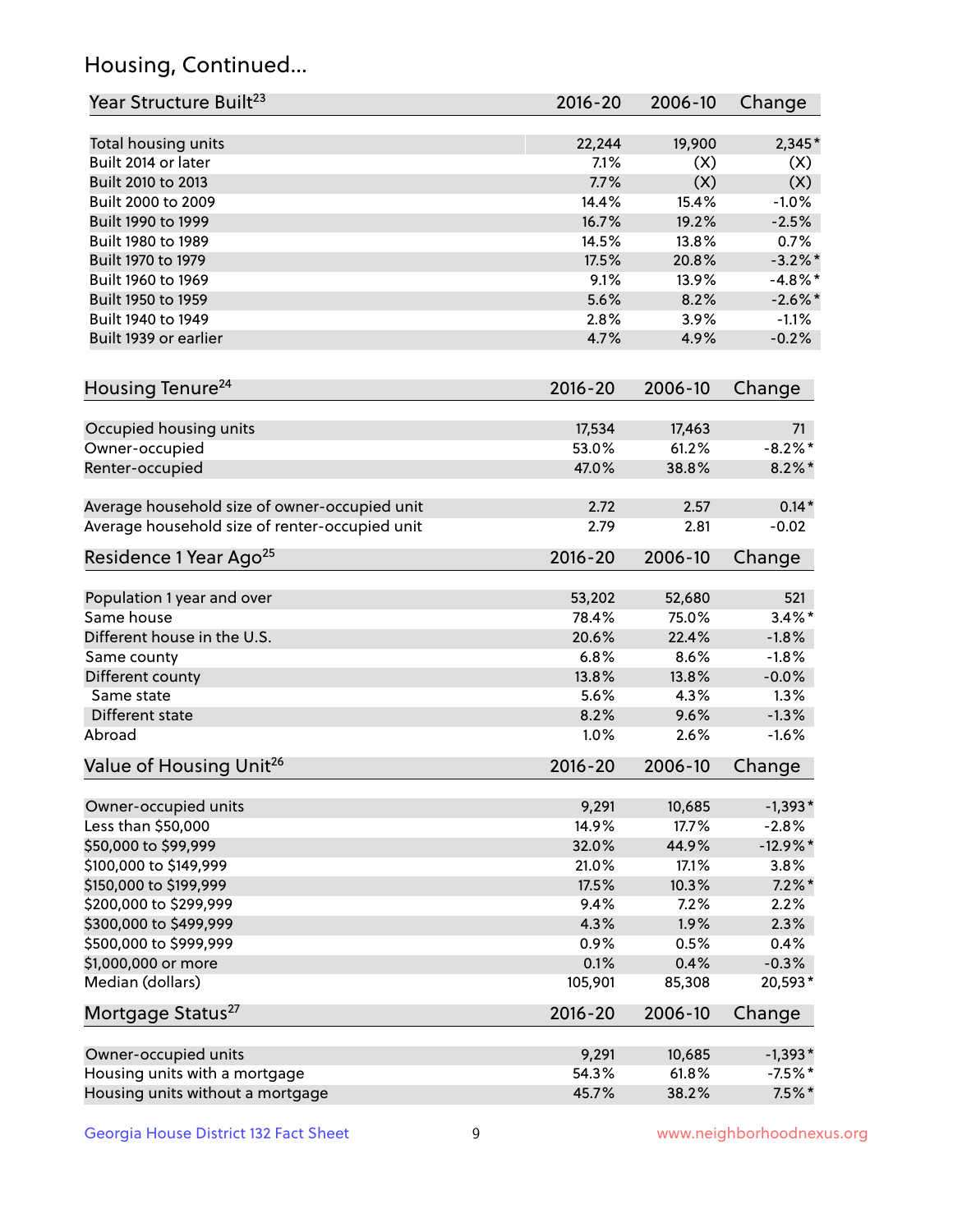## Housing, Continued...

| Selected Monthly Owner Costs <sup>28</sup>                                            | 2016-20     | 2006-10 | Change     |
|---------------------------------------------------------------------------------------|-------------|---------|------------|
| Housing units with a mortgage                                                         | 5,043       | 6,599   | $-1,556*$  |
| Less than \$300                                                                       | 0.0%        | 0.0%    | $0.0\%$    |
| \$300 to \$499                                                                        | 0.5%        | 3.0%    | $-2.5%$    |
| \$500 to \$999                                                                        | 38.5%       | 48.4%   | $-9.8\%$ * |
| \$1,000 to \$1,499                                                                    | 36.3%       | 31.3%   | 5.0%       |
| \$1,500 to \$1,999                                                                    | 14.3%       | 12.5%   | 1.8%       |
| \$2,000 to \$2,999                                                                    | 9.7%        | 4.3%    | 5.4%       |
| \$3,000 or more                                                                       | 0.6%        | 0.5%    | 0.1%       |
| Median (dollars)                                                                      | 1,141       | 988     | $153*$     |
| Housing units without a mortgage                                                      | 4,248       | 4,085   | 163        |
| Less than \$150                                                                       | 5.5%        | 5.4%    | 0.1%       |
| \$150 to \$249                                                                        | 15.1%       | 20.0%   | $-5.0%$    |
| \$250 to \$349                                                                        | 27.5%       | 28.0%   | $-0.5%$    |
| \$350 to \$499                                                                        | 26.9%       | 28.9%   | $-2.0%$    |
| \$500 to \$699                                                                        | 17.8%       | 14.6%   | 3.2%       |
| \$700 or more                                                                         | 7.3%        | 3.1%    | 4.2%       |
| Median (dollars)                                                                      | 362         | 338     | $24*$      |
| Selected Monthly Owner Costs as a Percentage of<br>Household Income <sup>29</sup>     | $2016 - 20$ | 2006-10 | Change     |
| Housing units with a mortgage (excluding units where<br>SMOCAPI cannot be computed)   | 5,042       | 6,453   | $-1,411*$  |
| Less than 20.0 percent                                                                | 52.3%       | 37.3%   | 15.0%*     |
| 20.0 to 24.9 percent                                                                  | 18.6%       | 13.5%   | $5.1\%$ *  |
| 25.0 to 29.9 percent                                                                  | 4.0%        | 12.0%   | $-8.0\%$ * |
| 30.0 to 34.9 percent                                                                  | 7.3%        | 10.0%   | $-2.8%$    |
| 35.0 percent or more                                                                  | 17.8%       | 27.1%   | $-9.3%$ *  |
| Not computed                                                                          | 1           | 147     | $-146$     |
| Housing unit without a mortgage (excluding units where<br>SMOCAPI cannot be computed) | 4,200       | 3,980   | 221        |
| Less than 10.0 percent                                                                | 46.8%       | 29.7%   | 17.1%*     |
| 10.0 to 14.9 percent                                                                  | 20.9%       | 24.3%   | $-3.4%$    |
| 15.0 to 19.9 percent                                                                  | 12.3%       | 10.0%   | 2.4%       |
| 20.0 to 24.9 percent                                                                  | 4.4%        | 8.0%    | $-3.7%$    |
| 25.0 to 29.9 percent                                                                  | 7.2%        | 8.7%    | $-1.5%$    |
| 30.0 to 34.9 percent                                                                  | 1.5%        | 5.4%    | $-3.9%$    |
| 35.0 percent or more                                                                  | 7.0%        | 14.0%   | $-7.0%$    |
| Not computed                                                                          | 48          | 106     | $-58$      |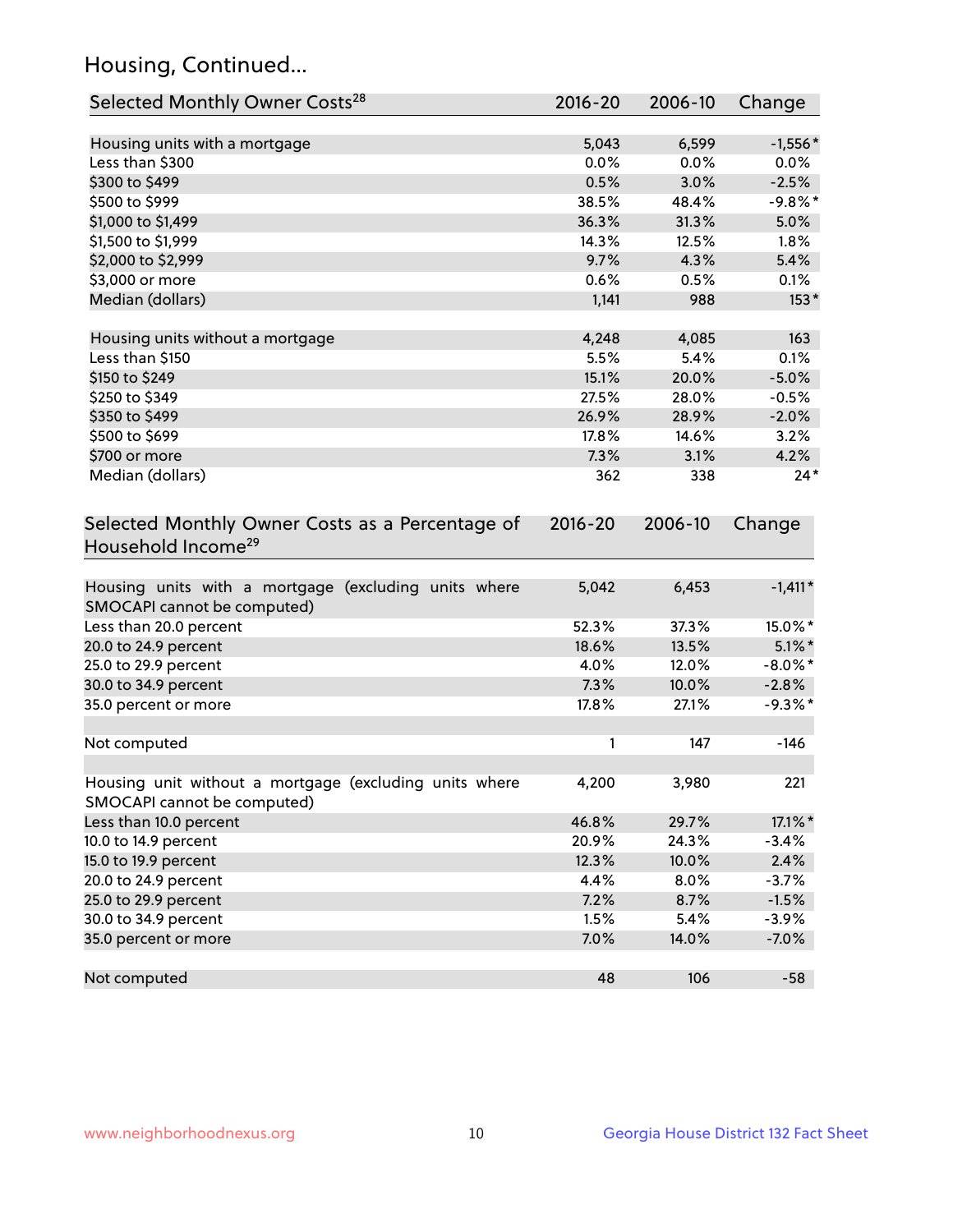## Housing, Continued...

| Gross Rent <sup>30</sup>   | 2016-20 | 2006-10 | Change     |
|----------------------------|---------|---------|------------|
|                            |         |         |            |
| Occupied units paying rent | 7,769   | 6,072   | 1,698*     |
| Less than \$200            | 2.9%    | 1.5%    | 1.4%       |
| \$200 to \$499             | 11.0%   | 21.9%   | $-11.0%$   |
| \$500 to \$749             | 16.4%   | 29.1%   | $-12.7%$ * |
| \$750 to \$999             | 24.9%   | 27.7%   | $-2.8%$    |
| \$1,000 to \$1,499         | 38.0%   | 18.6%   | 19.4%*     |
| \$1,500 to \$1,999         | 6.5%    | 1.2%    | 5.4%       |
| \$2,000 or more            | 0.3%    | $0.0\%$ | 0.3%       |
| Median (dollars)           | 957     | 766     | $191*$     |
|                            |         |         |            |
| No rent paid               | 474     | 707     | $-233$     |
|                            |         |         |            |

| Gross Rent as a Percentage of Household Income <sup>31</sup>                   | $2016 - 20$ | 2006-10 | Change  |
|--------------------------------------------------------------------------------|-------------|---------|---------|
|                                                                                |             |         |         |
| Occupied units paying rent (excluding units where GRAPI<br>cannot be computed) | 7,555       | 5,961   | 1,595*  |
| Less than 15.0 percent                                                         | 19.1%       | 17.5%   | 1.6%    |
| 15.0 to 19.9 percent                                                           | 13.8%       | 12.0%   | 1.8%    |
| 20.0 to 24.9 percent                                                           | 12.5%       | 12.9%   | $-0.4%$ |
| 25.0 to 29.9 percent                                                           | 13.0%       | 8.9%    | 4.1%    |
| 30.0 to 34.9 percent                                                           | 5.8%        | 9.4%    | $-3.6%$ |
| 35.0 percent or more                                                           | 35.7%       | 39.2%   | $-3.4%$ |
|                                                                                |             |         |         |
| Not computed                                                                   | 688         | 818     | $-130$  |

### Transportation

| Commuting to Work <sup>32</sup>           | 2016-20 | 2006-10 | Change  |
|-------------------------------------------|---------|---------|---------|
|                                           |         |         |         |
| Workers 16 years and over                 | 25,013  | 24,056  | 957     |
| Car, truck, or van - drove alone          | 75.6%   | 72.4%   | 3.2%    |
| Car, truck, or van - carpooled            | 9.5%    | 10.9%   | $-1.4%$ |
| Public transportation (excluding taxicab) | 2.5%    | 2.4%    | 0.1%    |
| Walked                                    | 6.2%    | 9.8%    | $-3.6%$ |
| Other means                               | $1.4\%$ | 1.1%    | 0.2%    |
| Worked at home                            | 4.9%    | 3.4%    | 1.5%    |
|                                           |         |         |         |
| Mean travel time to work (minutes)        | 20.8    | 18.3    | 2.6     |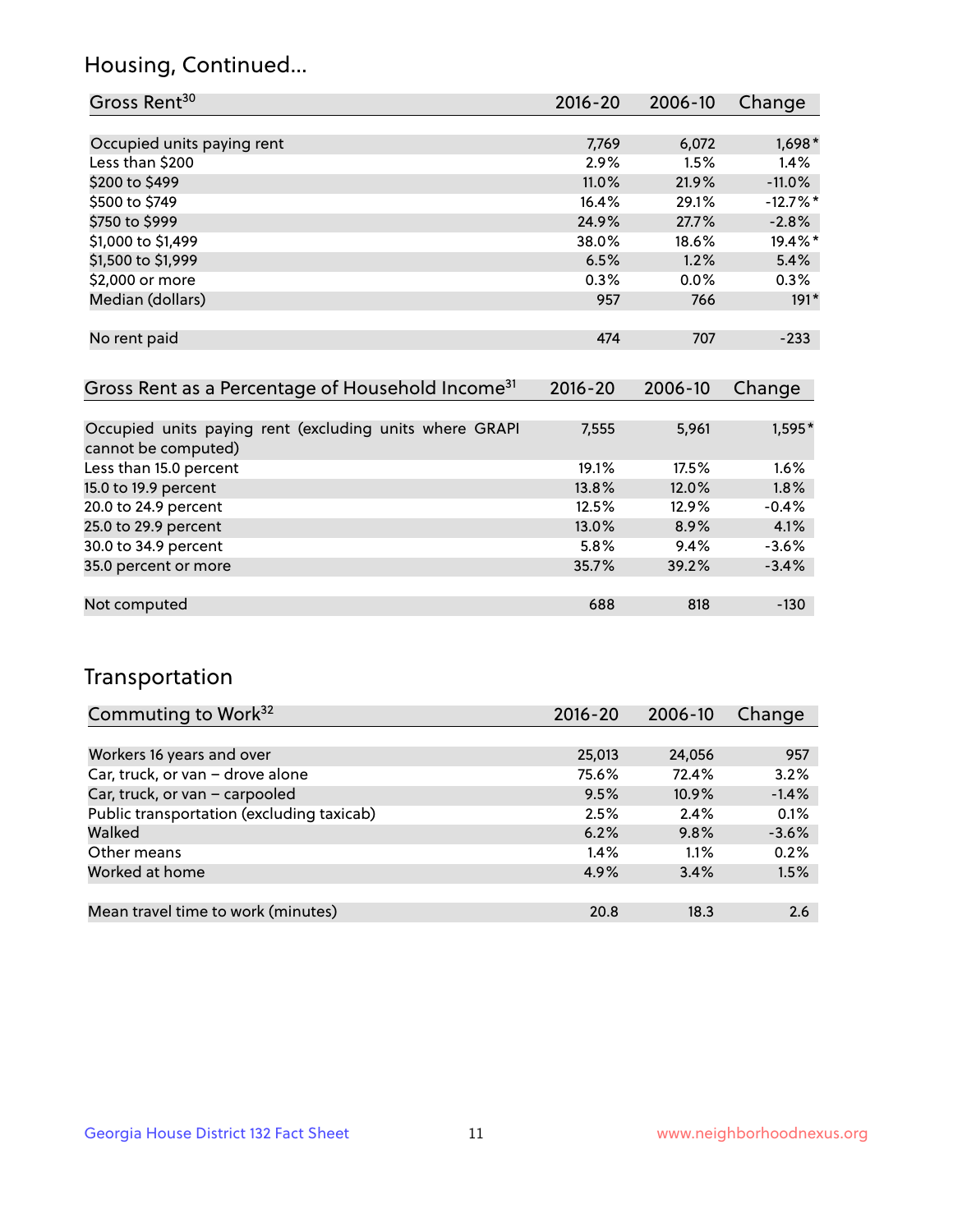## Transportation, Continued...

| Vehicles Available <sup>33</sup> | 2016-20 | 2006-10 | Change  |
|----------------------------------|---------|---------|---------|
|                                  |         |         |         |
| Occupied housing units           | 17,534  | 17,463  | 71      |
| No vehicles available            | 7.5%    | 8.0%    | $-0.6%$ |
| 1 vehicle available              | 37.3%   | 36.6%   | 0.8%    |
| 2 vehicles available             | 32.3%   | 35.3%   | $-2.9%$ |
| 3 or more vehicles available     | 22.9%   | 20.1%   | 2.7%    |

#### Health

| Health Insurance coverage <sup>34</sup>                 | 2016-20 |
|---------------------------------------------------------|---------|
|                                                         |         |
| Civilian Noninstitutionalized Population                | 47,010  |
| With health insurance coverage                          | 89.3%   |
| With private health insurance coverage                  | 61.9%   |
| With public health coverage                             | 39.7%   |
| No health insurance coverage                            | 10.7%   |
| Civilian Noninstitutionalized Population Under 19 years | 12,774  |
| No health insurance coverage                            | 4.5%    |
| Civilian Noninstitutionalized Population 19 to 64 years | 28,006  |
| In labor force:                                         | 20,399  |
| Employed:                                               | 18,208  |
| With health insurance coverage                          | 86.9%   |
| With private health insurance coverage                  | 81.8%   |
| With public coverage                                    | 11.5%   |
| No health insurance coverage                            | 13.1%   |
| Unemployed:                                             | 2,191   |
| With health insurance coverage                          | 65.2%   |
| With private health insurance coverage                  | 53.2%   |
| With public coverage                                    | 15.5%   |
| No health insurance coverage                            | 34.8%   |
| Not in labor force:                                     | 7,607   |
| With health insurance coverage                          | 82.8%   |
| With private health insurance coverage                  | 47.0%   |
| With public coverage                                    | 47.6%   |
| No health insurance coverage                            | 17.2%   |